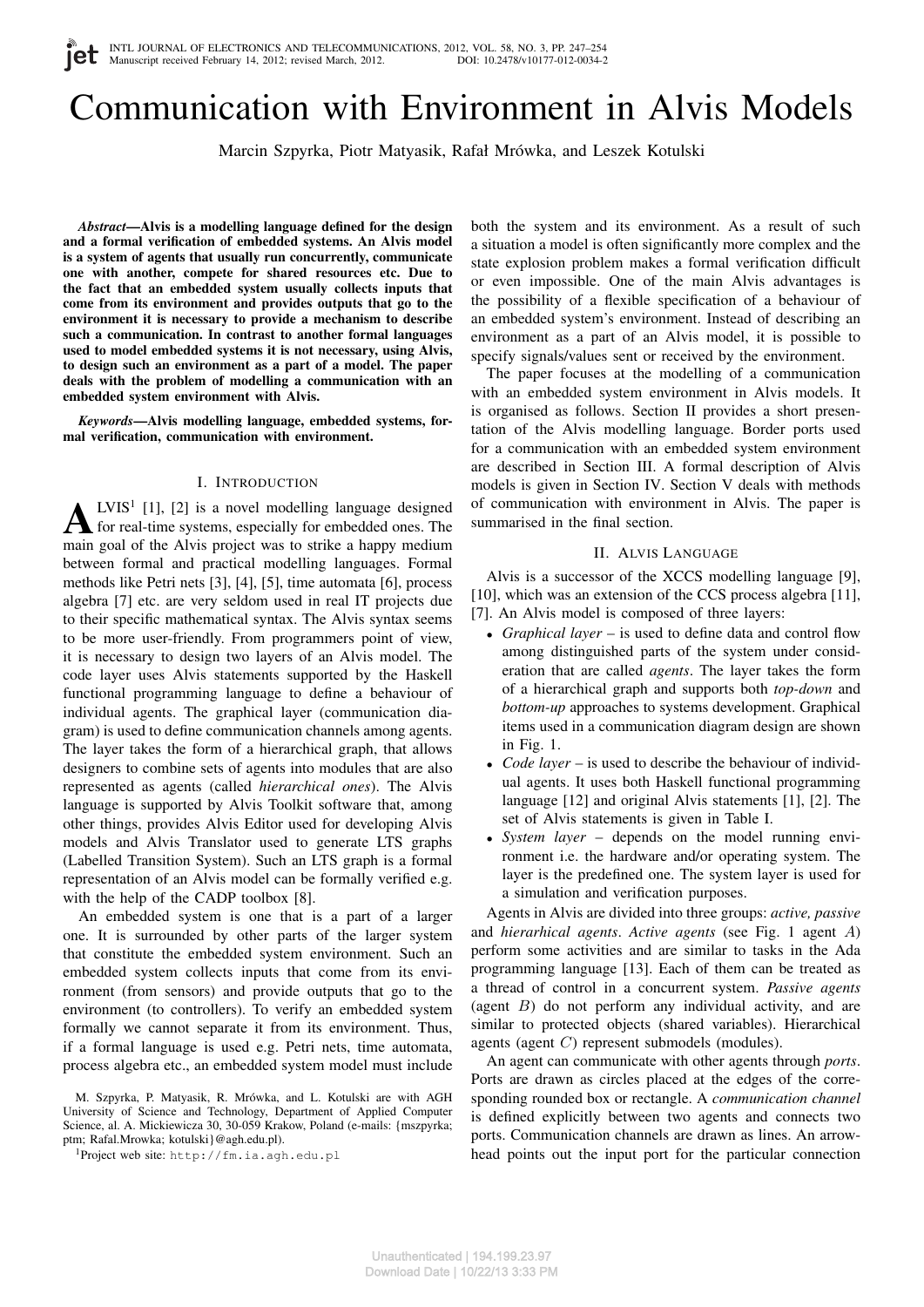

Fig. 1. Elements of Alvis communication diagrams.

TABLE I ALVIS STATEMENTS

| <b>Statement</b>                          | <b>Description</b>                                    |  |
|-------------------------------------------|-------------------------------------------------------|--|
| cli                                       | Turns off border ports.                               |  |
| $\overline{\text{critical}} \ \{\ldots\}$ | Define a set of statements that must be               |  |
|                                           | executed as a single one.                             |  |
| delay ms                                  | Delays an agent execution for a given num-            |  |
|                                           | ber of miliseconds.                                   |  |
| $exec x = e$                              | Evaluates the expression and assigns the re-          |  |
|                                           | sult to the parameter; the exec keyword can           |  |
|                                           | be omitted.                                           |  |
| exit                                      | Terminates an agent or a procedure.                   |  |
| if $(q1)$ $\{ \ldots \}$                  | Conditional statement.                                |  |
| elseif $(g2)$ {}                          |                                                       |  |
| .                                         |                                                       |  |
| else $\{ \ldots \}$                       |                                                       |  |
| in p                                      | Collects a signal via the port p.                     |  |
| in p x                                    | Collects a value via the port p and assigns it        |  |
|                                           | to the parameter x.                                   |  |
| jump label                                | Transfers the control to the line of code             |  |
|                                           | identified with the label.                            |  |
| jump far A                                | Transfers the control to the agent A.                 |  |
| $loop(q)$ $\{ \}$                         | Repeats execution of the loop contents while          |  |
|                                           | the guard if satisfied                                |  |
| loop (every ms)                           | Repeats execution of the loop contents every          |  |
| $\{\ldots\}$                              | ms miliseconds.                                       |  |
| $loop( \ldots )$                          | Infinite loop.                                        |  |
| null                                      | Empty statement.                                      |  |
| $\overline{\text{out}}$ p                 | Sends a signal via the port p.                        |  |
| out p x                                   | Sends a value of the parameter x via the              |  |
|                                           | port p; a literal value can be used instead           |  |
|                                           | of a parameter.                                       |  |
| proc (g) $p\left\{ \ldots\right\}$        | Defines the procedure for the port $p$ of             |  |
|                                           | a passive agent. The guard is optional.               |  |
| select {                                  | Selects one of the alternative choices.               |  |
| alt $(g1)$ $\{\ldots\}$                   |                                                       |  |
| alt $(q2) \{ \}$                          |                                                       |  |
| $\cdots$                                  |                                                       |  |
| start A                                   | Starts the agent A if it is in the <i>Init</i> state, |  |
|                                           | otherwise does nothing.                               |  |
| sti                                       | Turns on border ports.                                |  |

(connection  $(A.p3, B.q)$ ). Communication channels without arrowheads represent pairs of connections with opposite directions (connection between ports  $A.p2$  and  $C.r$ ).

The code layer is used to define data types used in the model under consideration, functions for data manipulation and the behaviour of individual agents. The layer uses the Haskell functional language (e.g. the Haskell type system) and original Alvis statements. The set of Alvis statements is given in Table I. To simplify the syntax, the following symbols have been used. A stands for an agent name, p stands for a port name, x stands for a parameter, q, q1, q2,... stand for guards (Boolean conditions), e stands for an expression and ms stands for milliseconds.

Each non-hierarchical agent placed in a communication diagram must be defined in the corresponding code layer and vice-versa. Besides the statements presented in Table I, Alvis provides the *environment* statement that can be used only in a code layer preamble. This statement is used to specify behaviour of border ports (see Section III).

The system layer considered in the paper is denoted by  $\alpha^1$ . The  $\alpha^1$  system layer has been worked out to make Alvis suitable for the modelling of single-processor embedded systems. Frankly speaking,  $\alpha^1$  stands for a set of system layers that differ about the scheduling algorithm. The  $\alpha^1$  layers are based on the following assumptions:

- All active agents share the same processor.
- The predefined  $\alpha^1$  scheduler function is called after each statement automatically and makes agents running as soon as possible.

# III. BORDER PORTS

Border ports can be used both for collecting or sending some information to the embedded system environment. They cannot be connected with any other ports. Properties of border ports are specified in the code layer preamble with the use of the *environment* statement. It is possible to specify (in the code layer) all details of signals that a system collects or sends through any border port. Such ports must have unique names. The same name of a border port used twice means that two agents use the same border port.

Each border port used as an input one is described with at least one *in* clause. Similarly, each border port used as an output one is described with at least one *out* clause. Each clause inside the *environment* statement contains the following pieces of information [14]:

- *in* or *out* key word,
- the border port name,
- a type name or a list of permissible values to be sent through the port,
- a list of time points, when the port is accessible,
- optionally some modifiers: *durable, queue, signal*.

If a border port is used both as an input and output one, then it must be described both with the *in* and *out* clauses. If different kinds of signals can be sent through a border port, then more than one *in* or *out* clause must be used. If a border port is used for a parameterless communication, then the first list is empty. Similarly, if a border port is always accessible, then the second list is empty. Lists are defined using the Haskell language. In particular, it is possible to use infinite lists [12].

It should be underlined that only the *signal* modifier should be used in the final model of an embedded system. Other modifiers are defined mainly for the verification purposes, if reduced models are considered.

Let us focus on the description of input border ports presented in Fig. 2. Signals' directions are considered from an embedded system point of view, thus all considered ports are used to send information from an environment to the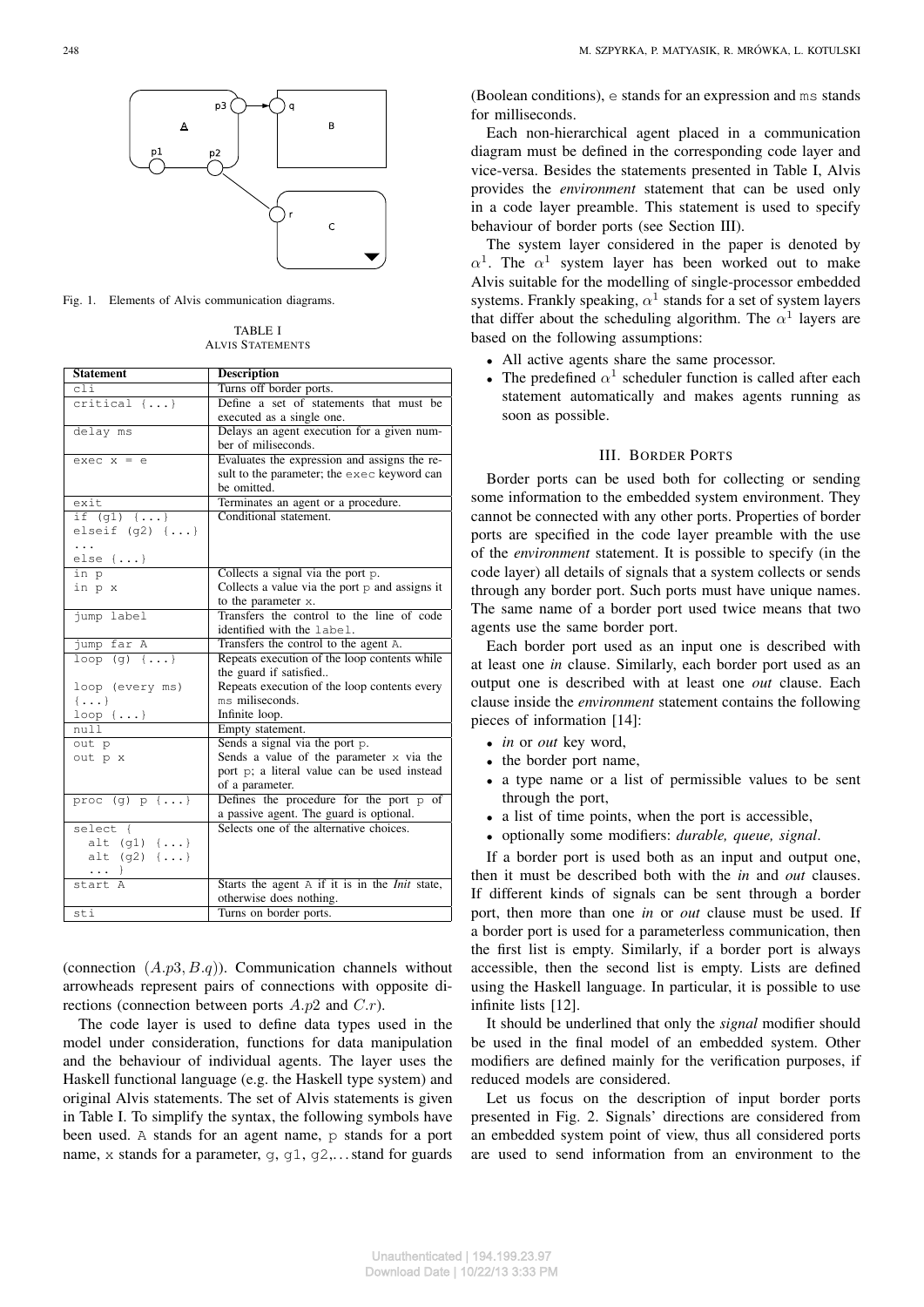COMMUNICATION WITH ENVIRONMENT IN ALVIS MODELS 249

```
in a [1..4] [];
in b [1..4] (map (100*) [1..]);<br>in c [1..4] (map (100*) [1..])in c [1..4] (map (100*) [1..]) signal;<br>in d [1..4] (map (100*) [1..]) durable
in d [1..4] (map (100*) [1..]) durable;<br>in e [1..4] (map (100*) [1..]) queue;
in e [1..4] (map (100*) [1..]) queue;<br>in f [1..4] (map (100*) [1..]) signal
in f [1..4] (map (100*) [1..]) signal durable;<br>in \alpha [1..4] (map (100*) [1..]) signal queue;
                       \text{(map (100*) [1..]) signal queue};
```
Fig. 2. Examples of input border ports' specification.

corresponding embedded system. In each case, one of the values 1, 2, 3, 4 (at random) can be collected through a port. However, the ports differ about the way the values are used.

- a A value from the port can be collected at any time point. An agent that performs the *in* statement receives the value immediately (never waits for it). Such border ports are useful for a modelling of input sensors whose values can be read at any time.
- b Every 100 time-unit (by default milliseconds) a value is provided by the environment via the port. If none agent waits for it (*waiting* mode), the value is lost.
- c The port behaves similarly to the b one, but the signal may not be provided.
- d Every 100 time-unit a value is provided by the environment via the port. The value is accessible for the corresponding embedded system until an agent collects it. If while waiting for a collecting the value, another one is sent via the port, the previous one is overwritten.
- e The port behaves similarly to the d one, but if while waiting for a collecting the value, another one is sent via the port, it is put into a FIFO queue.
- $f$  The port behaves similarly to the c one, but the value is accessible for the corresponding embedded system until an agent collects it or it is overwritten.
- g The port behaves similarly to the f one, but the values are put into a FIFO queue.

The specifications of ports  $b, \ldots, q$  use the Haskell map function and an infinite list. For more details (if necessary) see [12].

|  | out a $[14]$ $[]$ ; |  |                                          |                                                  |                                                    |
|--|---------------------|--|------------------------------------------|--------------------------------------------------|----------------------------------------------------|
|  |                     |  | out b $[14]$ (map (100*) $[1])$ ;        |                                                  |                                                    |
|  |                     |  |                                          | out c $[14]$ (map $(100*)$ $[1])$ signal;        |                                                    |
|  |                     |  |                                          | out d $[14]$ (map $(100*)$ $[1])$ durable;       |                                                    |
|  |                     |  | out e $[14]$ (map $(100*)$ $[1])$ queue; |                                                  |                                                    |
|  |                     |  |                                          |                                                  | out f $[14]$ (map $(100*)$ $[1]$ ) signal durable; |
|  |                     |  |                                          | out q $[14]$ (map $(100*)$ $[1]$ ) signal queue; |                                                    |
|  |                     |  |                                          |                                                  |                                                    |

Fig. 3. Examples of output border ports' specification.

Let us focus on the description of output border ports presented in Listing 3.

- a Any of the values  $1, 2, 3, 4$  can be sent through the port at any time point. An agent that performs the *out* statement sends the value immediately (never waits for the port accessibility).
- b Any of the values  $1, 2, 3, 4$  can be sent through the port every 100 time-units, but if the system is not ready to send a value then the opportunity is lost.
- c The port behaves similarly to the b one, but the accessibility of the port is not guaranteed.
- d Any of the values  $1, 2, 3, 4$  can be sent through the port every 100 time-units, but if the system is not ready to send a value then the environment waits for it.
- e The port behaves similarly to the d one, but the opportunities are put into a FIFO queue.
- f The port behaves similarly to the d one, but the accessibility of the port is not guaranteed.
- g The port behaves similarly to the e one, but the accessibility of the port is not guaranteed.

If a border port is used both as an input and an output one, then it must be described both with the *in* and *out* clauses. If different kinds of signals can be sent through a border port, then more than one *in* or *out* clause can be used, but the time points lists must be pairwise disjoint.

## IV. FORMAL MODEL DESCRIPTION

A hierarchical communication diagram can be transformed into a non-hierarhical one with the *analysis* operation [15]. Thus, from the formal description point of view it is necessary to consider models with non-hierarhical communication diagrams only.

Let  $\mathcal{P}(X)$  denote the set of ports of an agent X. We can distinguish the following subsets of the set  $\mathcal{P}(X)$ :

- $\mathcal{P}_{border}(X)$  denotes the set of *border ports* of agent X i.e. ports that are specified in the *environment* statement.
- $\mathcal{P}_{internal}(X) = \mathcal{P}(X) \mathcal{P}_{border}(X)$  denotes the set of *internal ports* of agent X.
- $\mathcal{P}_{in}(X)$  denotes the set of *input ports* of agent X. An input border port is a border port with at least one *in* specification. An input internal port is an internal port with at least one one-way connection leading to this port or with at least one two-way connection.
- $\mathcal{P}_{out}(X)$  denotes the set of *output ports* of agent X. An output border port is a border port with at least one *out* specification. An output internal port is an internal port with at least one one-way connection leading from this port or with at least one two-way connection.
- $\mathcal{P}_{unc}(X) = \mathcal{P}_{internal}(X) (\mathcal{P}_{in}(X) \cup \mathcal{P}_{out}(X))$  denotes the set of *unconnected ports*.
- $\mathcal{P}_{proc}(X) \subseteq \mathcal{P}_{internal}(X)$  denotes the set of procedure ports of agent  $X$  (for passive agents only) i.e. ports with defined the *proc* statement (names of such ports are treated as names of procedures).

 $\sum_{X \in W} \mathcal{P}(X)$ ,  $\mathcal{P}_{in}(W) = \sum_{X \in W} \mathcal{P}_{in}(X)$ , etc. Moreover, For a set of agents W we define sets:  $\mathcal{P}(W)$  = let  $P$  denote the set of all model ports,  $P_{in}$  denote the set of all model input ports, etc.

*Definition 1:* A *Non-hierarchical communication diagram* is a triple  $D = (A, C, \sigma)$ , where:

•  $A = \{X_1, \ldots, X_n\}$  is the set of *agents* consisting of two disjoint sets,  $A_A$ ,  $A_P$  such that  $A = A_A \cup A_P$ , containing *active* and *passive* agents respectively.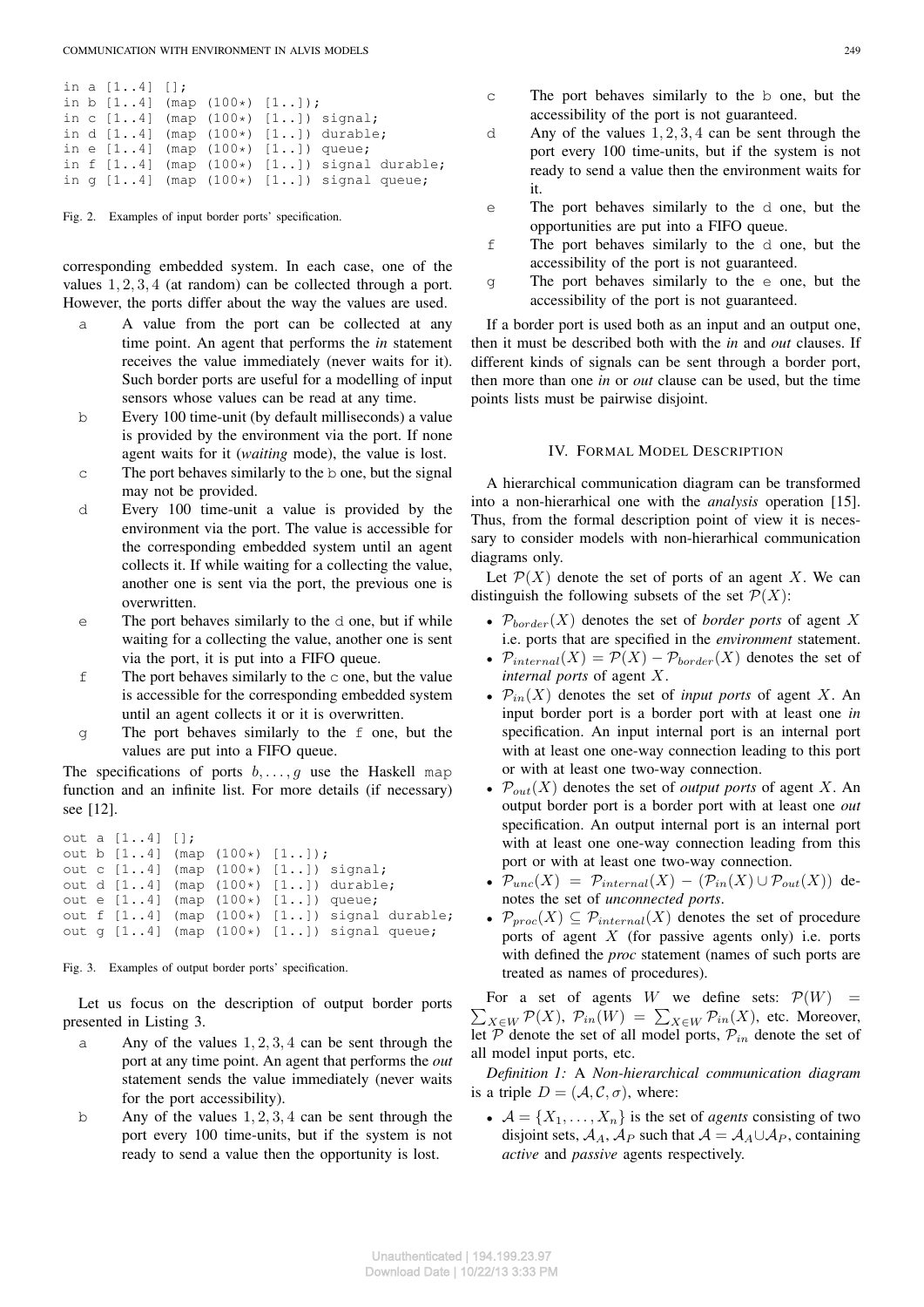•  $C \subseteq \mathcal{P} \times \mathcal{P}$  is the *communication relation*, such that:

$$
\forall X \in \mathcal{A} \colon (\mathcal{P}(X) \times \mathcal{P}(X)) \cap \mathcal{C} = \emptyset,
$$
 (1)

$$
((\mathcal{P}_{border} \times \mathcal{P}) \cup (\mathcal{P} \times \mathcal{P}_{border})) \cap \mathcal{C} = \emptyset, \tag{2}
$$

$$
\mathcal{P}_{proc} \cap \mathcal{P}_{in} \cap \mathcal{P}_{out} = \emptyset,
$$
\n(3)

$$
(p,q) \in (\mathcal{P}(\mathcal{A}_A) \times \mathcal{P}(\mathcal{A}_P)) \cap \mathcal{C} \Rightarrow q \in \mathcal{P}_{proc}, \quad (4)
$$

$$
(p,q) \in (\mathcal{P}(\mathcal{A}_{P}) \times \mathcal{P}(\mathcal{A}_{A})) \cap \mathcal{C} \Rightarrow p \in \mathcal{P}_{proc}, \quad (5)
$$

$$
(p,q)\in ({\cal P}({\cal A}_{P})\times {\cal P}({\cal A}_{P}))\cap {\cal C}\ \Rightarrow
$$

$$
\Rightarrow (p \in \mathcal{P}_{proc} \land q \notin \mathcal{P}_{proc}) \lor
$$

$$
\vee \ (q \in \mathcal{P}_{proc} \land p \notin \mathcal{P}_{proc}). \tag{6}
$$

•  $\sigma: A_A \rightarrow \{False, True\}$  is the *start function* that points out initially activated agents.

Each element belonging to C is called a *connection* or a *communication channel*. The restrictions from Definition 1 have the following meaning.  $(1)$  – A connection cannot be defined between ports of the same agent. (2) – Border ports cannot be connected with any other ports. (3) – Procedure ports are either input or output ones.  $(4)$ ,  $(5)$  – A connection between an active and a passive agent must be a procedure call. From conditions (3)–(5) it follows that any connection with a passive agent must be one-way connection.  $(6)$  – A connection between two passive agents must be a procedure call from a non-procedure port.

The start function  $\sigma$  makes possible delaying activation of some agents. Names of agents that are initially activated are underlined in a communication diagram.

*Definition 2:* A flat Alvis *model* is a triple  $\overline{\mathbf{A}} = (D, B, \varphi)$ , where:

- $D = (A, C, \sigma)$  is a *non-hierarchical communication diagram*,
- B is a syntactically correct *code layer*,
- $\bullet$   $\varphi$  is a *system layer*.

Moreover, each agent  $X$  belonging to the diagram  $D$  must be defined in the code layer, and each agent defined in the code layer must belong to the diagram.

It should be underlined that a syntactically correct code layer means also that only input ports may be used as arguments of *in* statements, and only output ports may be used as arguments of *out* statements. From now on, we will consider only  $\overline{\mathbf{A}} = (D, B, \alpha^1)$  models.

*Definition 3:* A *state of an agent* X is a tuple

$$
S(X) = (am(X), pc(X), ci(X), pv(X)),
$$
 (7)

where  $am(X)$ ,  $pc(X)$ ,  $ci(X)$  and  $pv(X)$  denote mode, program counter, context information list and parameters values of the agent X respectively.

All possible modes and transitions among them are shown in Fig. 4. *Finished* means that an agent has finished its work. *Init* is the default mode for agents that are inactive in the initial state. An agent can be activated by another one with the *start* statement. *Running* means that an agent is performing one of its statements. *Ready* means that an agent is ready to execute



Fig. 4. Possible transitions among modes: a) active, b) passive agents.

TABLE II RELATIONSHIPS BETWEEN THE MODE AND PROGRAM COUNTER

| am(X)                   | pc(A)                                     |
|-------------------------|-------------------------------------------|
| finished                | $\theta$                                  |
| init                    | 0                                         |
| ready                   | current statement                         |
| running                 | current statement                         |
| taken                   | current statement of the called procedure |
| waiting (active agent)  | current statement                         |
| waiting (passive agent) |                                           |

the next statement, but it waits for an access the processor. *Taken* means that one of the passive agent procedures has been called and the agent is executing it. For passive agents, *waiting* means that the corresponding agent is inactive and waits for another agent to call one of its accessible procedures. For active agents, the mode means that the corresponding agent is waiting either for a communication with another active agent, or for a currently inaccessible procedure of a passive agent.

The program counter points out the current statement of an agent i.e. the next statement to be executed or the statement that has been executed by an agent but needs a feedback from another agent to be completed (e.g. a communication between two active agents). Relationships between the mode and the program counter of an agent are shown in Table II.

The context information list contains additional information about the current state of an agent e.g. if an agent is the *waiting* mode, ci contains information about events the agent is waiting for. Possible entries put into  $ci$  lists are given in Table III. If an agent is in the *init* or *finished* mode, its context information list is empty.

If an Alvis model uses border ports then an extra agent denoted by ∗ and representing the system environment is considered. The state of the environment is described using its  $ci$  list only. The list contains information about time moments of the border ports accessibility.

*Definition 4:* A *state* of a model  $\overline{\mathbf{A}} = (D, B, \alpha^1)$ , where  $D = (\mathcal{A}, \mathcal{C}, \sigma)$  and  $\mathcal{A} = \{X_1, \ldots, X_n\}$  is a tuple

$$
S = (S(X_1), \dots, S(X_n), S(*)). \tag{8}
$$

The  $S(*)$  is omitted, if the considered model does not contain border ports.

Let us focus on the ci(∗) list. For each *in* and *out* clause from the *environment* statement, the list contains an entry with information about the next port accessibility with respect to

<sup>&</sup>lt;sup>1</sup>We will use two notations to denote ports. A single lower-case letter e.g.  $p$  denotes a port  $p$  of some agent. If it is necessary to point out both a port name and agent name, the dot notation will be used e.g.  $X, p$ .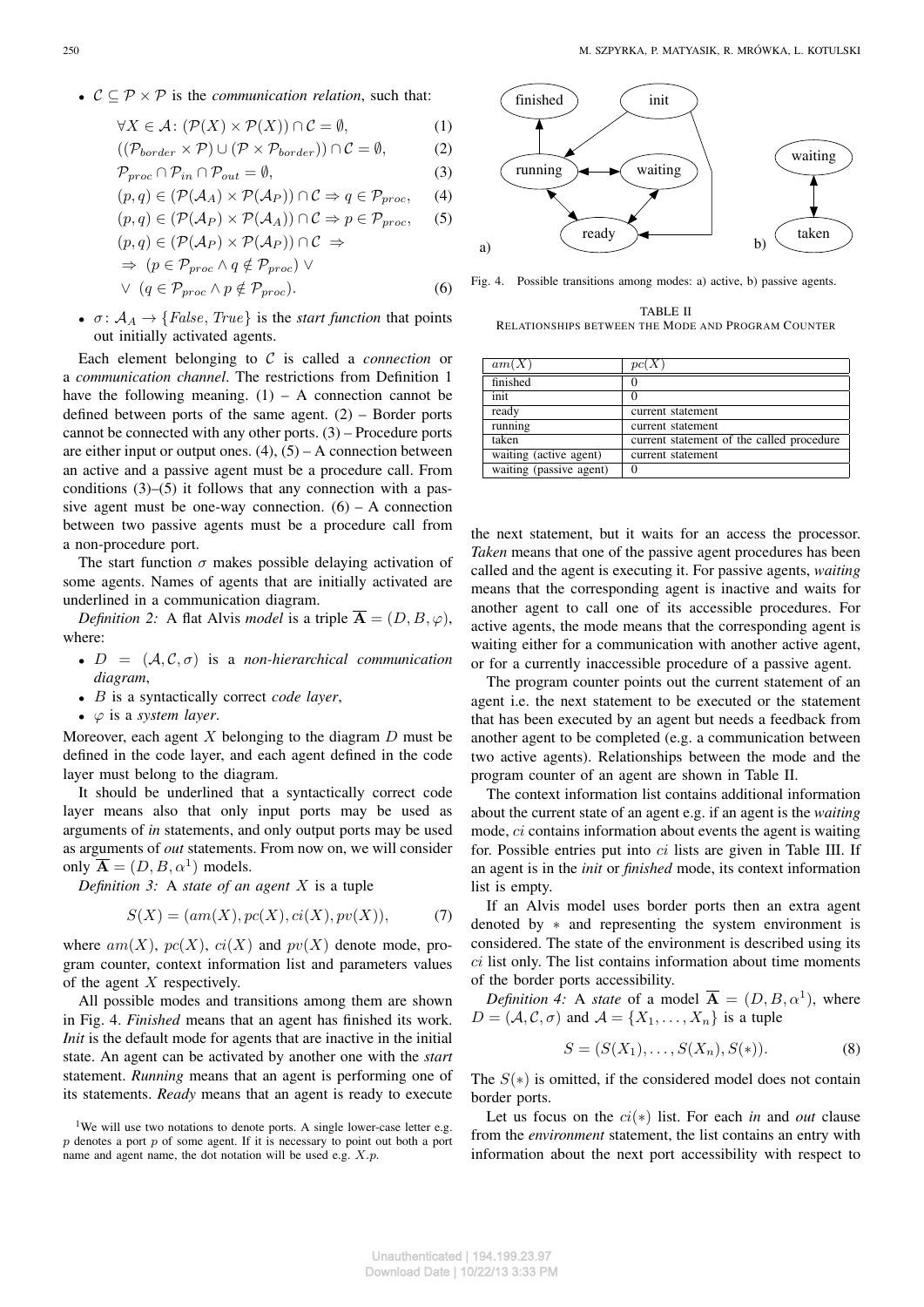TABLE III RELATIONSHIPS BETWEEN THE MODE AND THE CONTEXT INFORMATION LIST OF AN AGENT

| agent $\overline{X}$ | am(X)                     | $ci(X)$ entry             | description                                                                                                                                                                 |
|----------------------|---------------------------|---------------------------|-----------------------------------------------------------------------------------------------------------------------------------------------------------------------------|
| active               | running/waiting           | $\overline{critical}$     | $X$ is inside a critical section                                                                                                                                            |
| active               | ready/running/<br>waiting | proc(Y.b, a)              | X has called the Y.b procedure via port $\alpha$ and this procedure is being executed in the X agent<br>context                                                             |
|                      |                           | timeout(s)                | a timer signal for the statement number s has been generated and waits for serving                                                                                          |
|                      |                           | timer(s, n)               | a timer signal for the statement number $s$ will be generated in $n$ time-units                                                                                             |
|                      |                           | off                       | border ports handling turned off                                                                                                                                            |
|                      |                           | $in(*.a)$                 | a signal generated by the system environment has been provided via border port $\alpha$                                                                                     |
|                      |                           | $in(*.a v)$               | a value $v$ generated by the system environment has been provided via border port $a$                                                                                       |
|                      |                           | $out(*.a)$                | the system environment is ready to collect a signal via border port $a$                                                                                                     |
|                      |                           | $out(*.a i)$              | the system environment is ready to collect via port a a value defined by $i$ -th out clause for the                                                                         |
|                      |                           |                           | port                                                                                                                                                                        |
| active               | ready/waiting             | in(a), in(a T)            | X waits for a communication via port X.a (X.a is the input port for this communication); T is                                                                               |
|                      |                           |                           | the type of the expected value                                                                                                                                              |
|                      |                           | out(a),                   | X waits for a communication via port $X.a$ (X.a is the output port for this communication)                                                                                  |
|                      |                           | out(a T)                  |                                                                                                                                                                             |
|                      |                           | quard                     | $X$ waits for an open branch of a select statement                                                                                                                          |
| passive              | taken                     | proc(Y.b, a)              | X has called the $Y.b$ procedure via port $a$ and this procedure is being executed in the same context                                                                      |
|                      |                           |                           | as the $X$ procedure                                                                                                                                                        |
|                      |                           | guard                     | X waits for an open branch of a select statement                                                                                                                            |
|                      |                           | critical                  | $X$ is inside a critical section                                                                                                                                            |
|                      |                           | timeout(s)                | a timer signal for the statement number s has been generated and waits for serving                                                                                          |
|                      |                           | timer(s, n)               | a timer signal for the statement number $s$ will be generated in $n$ time-units                                                                                             |
| passive              | waiting                   | in(a)                     | input procedure $X.a$ is accessible                                                                                                                                         |
|                      |                           | out(a)                    | output procedure $X.a$ is accessible                                                                                                                                        |
| passive              | taken/waiting             | $\overline{off}$          | border ports handling turned off                                                                                                                                            |
|                      |                           | $in(*.a)$                 | a signal generated by the system environment has been provided via border port $a$<br>a value $v$ generated by the system environment has been provided via border port $a$ |
|                      |                           | $in(*.a v)$<br>$out(*.a)$ | the system environment is ready to collect a signal via border port $a$                                                                                                     |
|                      |                           | $out(*.a T)$              | the system environment is ready to collect a value of type $T$ via border port $a$                                                                                          |
| $\ast$               |                           | in(a, n)                  | a signal via input border port $a$ will be accessible in $n$ time units                                                                                                     |
|                      |                           | in(a i, n)                | a value defined by <i>i</i> -th <i>in</i> clause for port <i>a</i> will be accessible in <i>n</i> time units (if $i = 1$ then <i>i</i> is                                   |
|                      |                           |                           | omitted)                                                                                                                                                                    |
|                      |                           | out(a, n)                 | output border port $a$ will be accessible in $n$ time units to collect a signal                                                                                             |
|                      |                           | out(a i, n)               | output border port a will be accessible in n time units to collect a value defined by i-th out                                                                              |
|                      |                           |                           | clause for the port                                                                                                                                                         |
|                      |                           |                           |                                                                                                                                                                             |

the clause. There are two exceptions, when such an entry is missing:

- 1) There is no the next time point when the corresponding port is accessible.
- 2) The time points list for the entry is empty the corresponding port is always accessible with respect to the clause.

Suppose, the *environment* statement contains the following specification for port  $a$ :

**in** a [] [1,3,6]

Thus, in the initial state,  $ci(*)$  contains the following entry  $in(a, 1)$  i.e. a signal will be accessible via port a in one time-unit (one millisecond by default). One time-unit later, this entry will be replaced with  $in(a, 2)$ . Then, 1 time unit later the entry will be replaced with  $in(a, 1)$ , and next with in(a, 3). After 6 time-units from the beginning,  $ci(*)$  will not contain any entry assigned to the considered clause.

If a border port is specified with more than one *in* clause then the clauses distinguished by their indices. Let a border port a be specified as follows:

\n
$$
\text{in } a \left[ \right] \left[ 1, 3, 6 \right]
$$
\n

\n\n $\text{in } a \text{Bool } \left[ 2, 4, 7, 8, 9 \right]$ \n

Thus, in the initial state,  $ci(*)$  contains two entries  $in(a|1, 1)$ ,  $in(a|2, 2)$ . One time-unit later, these entries will be replaced with  $in(a|1, 2)$ ,  $in(a|2, 1)$ , etc. Output border ports are represented in  $ci(*)$  in similar way.

To determine the current mode of an agent that is ready to execute its next statement, the scheduler function  $\alpha^1$  is used. For any state  $S$ , the function is applied to a set of active agents  $A'_A$  and satisfies the following requirements:

- $\forall X \in \mathcal{A}_A', \alpha_S^1(X) \in \{ready, running\},\$
- if  $critical \in ci(X)$  then  $\alpha_S^1(X) = running$ ,
- $|\{X \in \mathcal{A}'_A : \alpha_S^1(X) = running\}| \le 1.$

*Definition 5:* The *initial state* of a model  $\overline{A} = (D, B, \alpha^1)$ is a tuple  $S_0$  as given in (8), where:

- $am(X) = \alpha_{S_0}^1(X)$  for any active agent X such that  $\sigma(X) = True;$
- $am(X) = init$  for any active agent X such that  $\sigma(X) =$ False:
- $am(X) = waiting$  for any passive agent X;
- $pc(X) = 1$  for any active agent X in the ready or *running* mode and  $pc(X) = 0$  for other agents.
- $ci(X) = [ ]$  for any active agent X;
- For any passive agent  $X$ ,  $ci(X)$  contains names of all accessible ports of  $X$  (i.e. names of all accessible procedures) together with the direction of parameters transfer, e.g.  $in(a)$ ,  $out(b)$ , etc.
- For any agent  $X, pv(X)$  contains X parameters with their initial values.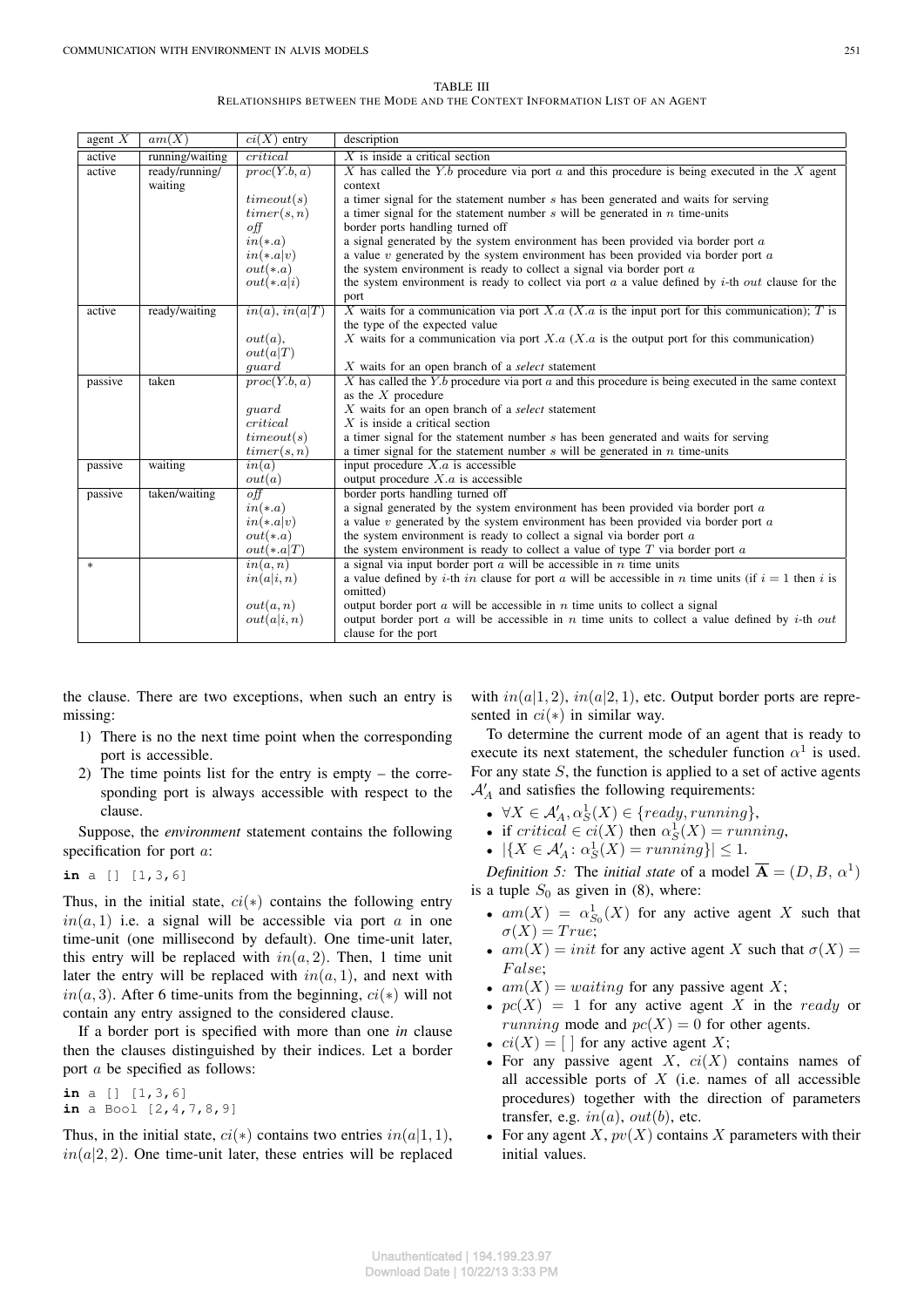• For any *in* and *out* clause from the *environment* statement a suitable entry (if necessary) is put into  $ci(*)$ .

We consider behaviour of Alvis models at the level of detail of single steps. More statements e.g. exec, exit, in, etc. are *single-step* statements. On the other hand, if, loop and select are *multi-step* statements. We use recursion to count the number of steps for multi-step statements. For each of these statements, the first step enters the statement interior. Then, we count steps of statements put inside curly brackets. Steps performed by a model are described using the *transition* idea. The set of all possible transitions for Alvis models considered in the paper is given in Table IV. Transitions with numbers range from 1 to 15 are called *system transitions* and transitions with numbers range from 16 to 18 are called *environment transitions*.

TABLE IV SET OF TRANSITIONS

|                | Symbol          | Description                           |
|----------------|-----------------|---------------------------------------|
| 1              | $t_{cli}$       | performs a cli statement              |
| $\overline{2}$ | $t_{critical}$  | enters an critical statement          |
| $\overline{3}$ | $t_{delay}$     | performs a delay statement            |
| $\overline{4}$ | $t_{exec}$      | performs an evaluation and assignment |
| 5              | $t_{exit}$      | terminates an agent or a procedure    |
| 6              | $t_{if}$        | enters an if statement                |
| 7              | $t_{in}$        | performs communication (input side)   |
| 8              | $t_{jump}$      | jumps to a label                      |
| 9              | $t_{loop}$      | enters a while or infinite loop       |
| 10             | $t_{loopevery}$ | enters a <i>loop every</i> loop       |
| 11             | $t_{null}$      | performs an empty statement           |
| 12             | $t_{out}$       | performs communication (output side)  |
| 13             | $t_{select}$    | enters a select statement             |
| 14             | $t_{start}$     | starts an inactive agent              |
| 15             | $t_{sti}$       | performs a sti statement              |
| 16             | $t_{*in}$       | activates an input border port        |
| 17             | $t_{*out}$      | activates an output border port       |
| 18             | $t_{*time}$     | denotes time passage                  |

Executing of each of presented transitions changes the current state of a model. It is out of the scope of the paper to describe each of the transitions in details. We focus on these transitions that are connected with a communication with environment. More details about the transition idea in Alvis models can be found in [15]. However, the paper describes models with  $\alpha^0$  system layer i.e. with unlimited number of processors, and a system environment is not taken under consideration.

# V. COMMUNICATION WITH ENVIRONMENT

The fact that a transition  $t$  is enabled in a state  $S$  with respect to an agent X and that a state  $S'$  is the result of executing t in S will be denoted by  $S-t(X) \rightarrow S'$ . Sometimes, an extended version of this notation will be used:

- $S-t_{start}(X, Y) \rightarrow S'$ , where Y is the argument of the corresponding *start* statement;
- $S-t_{in}(X.p, T) \rightarrow S', S-t_{out}(X.p, T) \rightarrow S'$ , where  $X.p$  is the port used for the communication and  $T$  is the type of sent/collected value. If necessary, the special *Empty* type will be used to denote a valueless communication.

Let us start with signals that are generated by an embedded system periodically. Suppose an interrupt signal (without) any

specified value) is provided to the port  $A1.close$  every 10 ms (see Fig. 5).



| agent A1 {      |            |
|-----------------|------------|
| $n :: Int = 0;$ | -- step no |
| $loop \{$       | $--$ 1     |
| in $clock;$     | $-- 2$     |
| $n = n + 1;$    | $--$ 3     |
|                 |            |
|                 |            |

Fig. 5. Collecting periodical signals from environment.

**environment** {

}

}

The model presented in Fig. 5 contains only one agent that is initially activated. The set  $T$  of all model transitions contains 4 elements:

- $t_{loop}$  enters the main loop interior,
- $t_{in}$  collects a signal from port *clock*,
- $t_{exec}$  assigns a new value to parameter *n*,
- $t_{\rm{*}in}$  provides a signal from environment via port *clock*.

Let  $\Delta(X_i, k)$  denote the duration of the k-th step execution for the agent  $X_i$ . Suppose,  $\Delta(A1,k) = 1$  for any system transition in this model.

The first signal generated by the environment appears in the 10th millisecond. Agent A1 enters the loop, executes the in statement and waits for the signal. Finally, it receives the signal, increases its parameter  $n$  of 1 and repeats its behaviour. It should be underlined, that the agent must be ready to collect the signal, otherwise the signal is lost. In this example, the time taken by the three steps the agent realises (entering the loop, executing the *in* statement and executing the *exec* statement) is significantly less than 10 ms, thus A1 is always ready to handle the signal.

The initial state is defined as follows:

 $S_0 = ((running, 1, [ ], (0)), [in(clock, 10)])$ 

Next,  $S_0 - t_{loop}^1(A1) \rightarrow S_1$ , where  $t_{loop}^1(A1)$  denotes that  $\Delta(A1, 1) = 1$  (1 is the step number for the *loop* statement):  $S_1 = ((running, 2, [ \ ], (0)), [in(clock, 9)]).$ 

For a pair of states  $S$ ,  $S'$  we say that  $S'$  is *directly reachable* from S iff there exists  $t \in \mathcal{T}$  such that  $S-t \rightarrow S'$ . We say that  $S'$  is *reachable* from  $S$  iff there exists a sequence of states  $S^1, \ldots, S^{k+1}$  and a sequence of transitions  $t^1, \ldots, t^k \in \mathcal{T}$ such that  $S = S^1 - t^1 \rightarrow S^2 - t^2 \rightarrow \dots - t^k \rightarrow S^{k+1} = S'$ . The set of all states that are reachable from the initial state  $S_0$  is denoted by  $\mathcal{R}(S_0)$ .

States of an Alvis model and transitions among them are represented using a labelled transition system (LST graph for short). An LTS *graph* is a directed graph LTS =  $(V, E, L)$ , such that  $V = \mathcal{R}(S_0)$ ,  $L = \mathcal{T}$ , and  $E = \{(S, t, S') : S - t \rightarrow S' \land S, S' \in \mathcal{R}(S_0)\}\.$  In other words,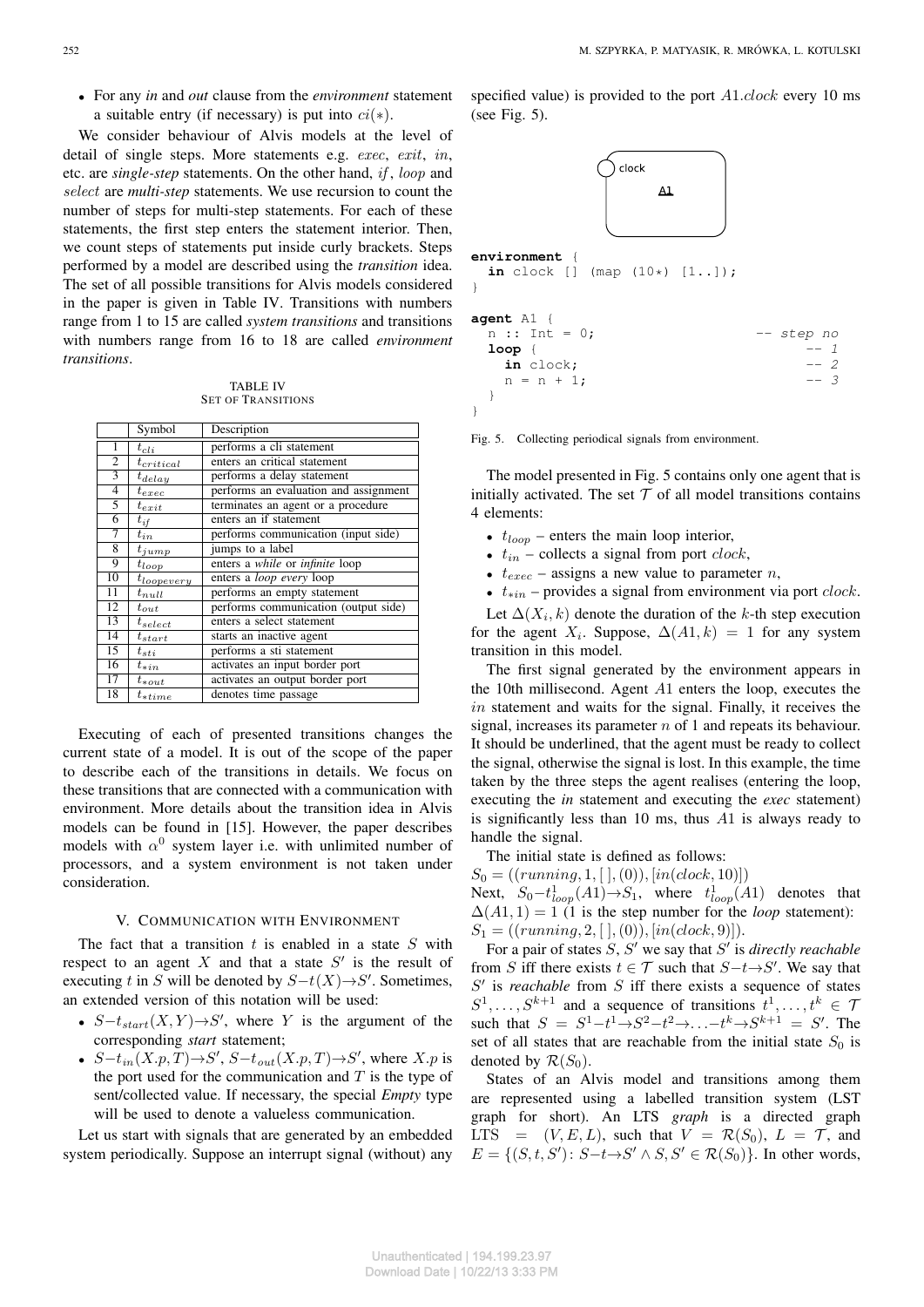an LTS graph presents all reachable states and transitions among them in the form of the directed graph.



Fig. 6. LTS for the model from Fig. 5.

The LTS graph for the model from Fig. 5 is presented in Fig. 6. We have omitted the parameter  $n$  value in order to receive a finite graph. Labels in the presented graph are of the form  $t_1/transitions/t_2$ , where  $t_1$  stands for the time the system stays in the *old* state and  $t_2$  stands for the duration of the step. If any of the time values is equal to 0, it is omitted together with the corresponding slash. The  $loop(A1)/1$  means that the agent executes the *loop* transition and it takes 1 ms. Let us focus on the state  $S_2$   $(n = 0)$ :

 $S_2 = ((waiting, 2, [in(clock)], (0)), [in(clock, 8)]).$ 

In the state  $S_1$  agent A performs an *in* step to collect a signal from the input border port clock. There is no signal to collect thus, the agent changes its mode to waiting and waits for such a signal (additional entry is included into the agent *ci* list). Seven milliseconds later such a signal is generated by the environment that is represented by the  $t_{\ast in}$  transition. This transition finalises the agent A1 communication with its environment. The signal is collected and the agent program counter takes the next value.

Suppose,  $in(clock) \notin ci_2(A1)$ . Thus, an execution of the  $t_{\ast in}$  transition denotes a generation of a signal by the environment, but the signal is not handled by the system.

Suppose, the border port *clock* is specified as follows:

$$
\text{in clock} \quad [\text{] } (\text{map} \quad (10*) \quad [1 \dots]) \quad \text{durable};
$$

end  $in(clock) \notin ci(A1)$  when the  $t_{*in}$  transition is executed. Thus, as a result of the transition execution the  $in(*clock)$ is included into the  $ci$  list. It means that a signal provided via port *clock* waits for handling. When executing the  $t_{in}$ transition, agent A collects the signal and immediately moves to a state with  $pc(A1) = 3$ . If the *queue* modifier is used instead of *durable*, a context information list of an agent may contain more than one  $in(*.close)$  entry. Each of such entries represents a signal waiting for handling.

Suppose, the border port *clock* is specified as follows:

**in** clock [] (map (10\*) [1..]) **signal**;

This means that the environment only may provide a signal via port *clock* every 10 ms, but we have no confidence that such a signal will be generated. This modifier can be connected with *durable* and *queue* ones.

To specify that a signal via port may be provided at any time, we can use the following clause:

**out** clock [] [] **signal**;

In such a case agent A1 still counts the collected signals, but this time there is not any regularity with respect to time points the signals appear. Moreover, some signals can be lost, if they come too often.

Let us focus on the  $A2$  agent that is a part of an air conditioner controller. The agent reads the current temperature and turns on/off the air conditioner depends on the comparison of the current temperature with a set threshold temperature. An Alvis model of such a system is given in Fig. 7.



```
environment {
 in temp [10..30] [];
 out ac Bool [];
}
agent A2 {
 t :: Int = 0;
 threshold :: Int = 21;
 loop { -1\mathbf{in} temp t; \qquad \qquad -- \qquad 2\textbf{if}(t > \text{threshold}) { out ac True; } -- 3,4
   else { out ac False; } -- 5
   delay 30000;
 }
}
```
Fig. 7. Collecting a sensor value from the environment.

Using the empty list in the ac border port specification means that agent A2 can send a Boolean value via this port any time it is necessary.

The LTS graph for the model from Fig. 7 is shown in Fig. 8. To reduce the graph size we have used letters *L* and *G* instead of values less than or equal to the threshold and greater than the threshold respectively. The *time* label represents the passage of time. This transition is executed only if there is no